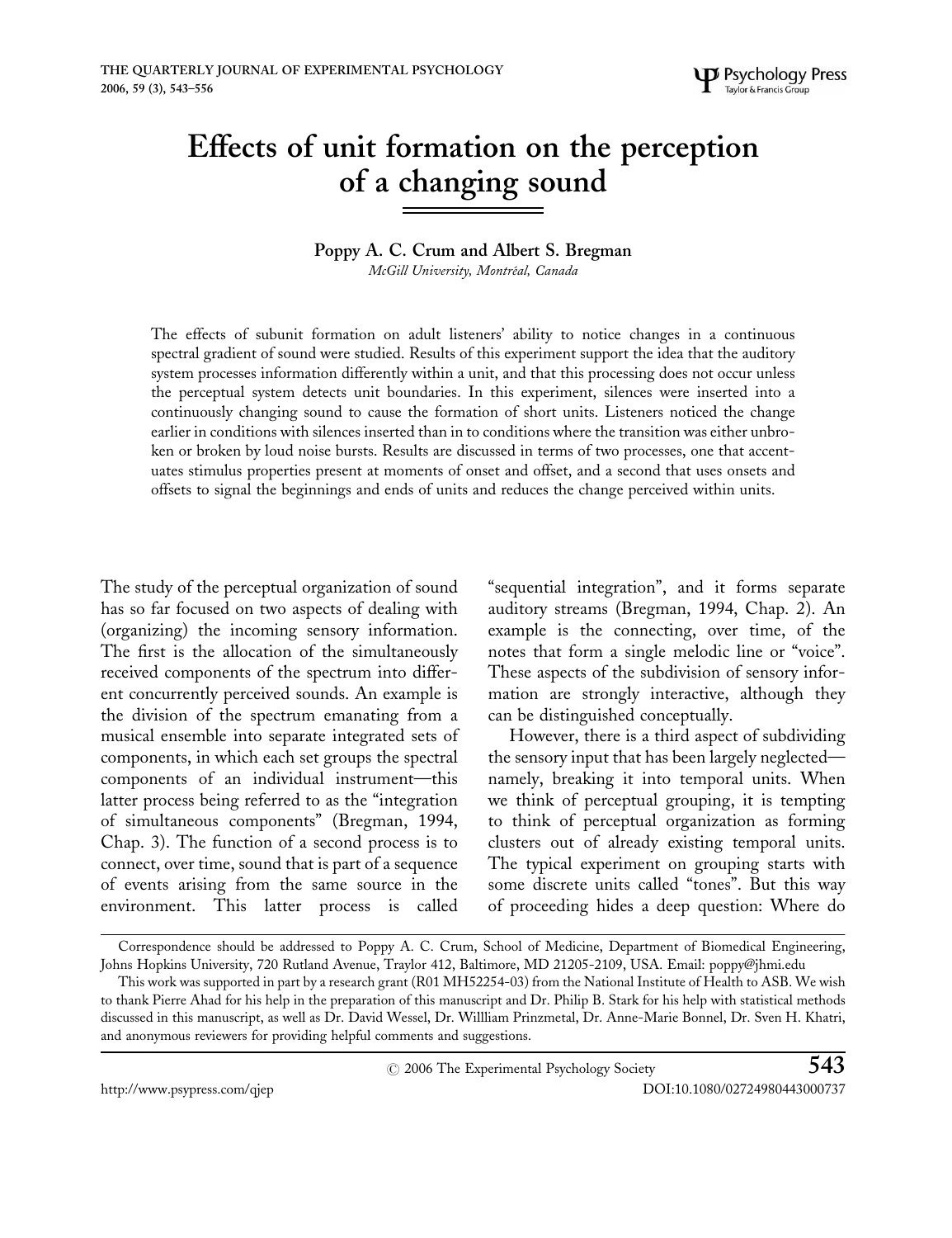units come from? Are they a preexisting property of the sound—say, any arbitrary 10-ms segment? Are all long tones derived by integrating some underlying shorter tones? Analogously, in vision, is a long line just an unbroken succession of short lines laid end to end? If we think of perceptual organization as "grouping", we have little choice—we must begin with short units and group them to form larger units.

In contrast with this approach, we base our argument on the Gestalt idea that the default state of the visual field is undifferentiated, and that visual contours arise as a consequence of discontinuities in the field. Transposing this concept to audition, auditory units are perceived as a result of discontinuities in the auditory input. The information-processing role of perceptual units is that each unit should represent a simple environmental event. For example, a piano tone represents a distinct impact of a hammer on one or more strings. These events/units can be incorporated into larger perceptual patterns. When perceptual units are grouped into streams, this indicates that the auditory system is treating all the events, in a succession of events in the environment, as coming from the same sound source. To summarize, units are not already existing entities that enter into the perceptual analysis of sensory information; they come *out* of the analysis.

There are two general questions that can be asked in the study of unit formation: (a) What stimulus features cause units to form? (b) What consequences does the formation of units have for our perception of the flux of sound?

Regarding the first question, we made the simple assumption in the following study, that a rapid rise in intensity causes the listener to hear the beginning of an event, and that a rapid drop in intensity causes the unit to end, as found in previous research (Bregman, Ahad, & Kim, 1994a, 1994b; Nakajima, 1996; Royer & Robin, 1986). The present study used this assumption to examine the second question: the effects upon perception of the formation of units. For the perceptual domain, we chose nonspeech timbre because of its relation to both natural sound and music. In particular, we studied whether the formation

of units within a continuously changing timbre (a) exaggerated the differences in timbre between units (Gestalt notion of "sharpening") and (b) reduced perceived differences within the same unit (Gestalt notion of "levelling").

Research investigating the effects of the formation of units has been carried out primarily in the visual modality, and it is helpful to consider the treatment of a unit within the visual system as a possible parallel to the treatment of a unit within the auditory system. In the complex visual scene it is often true that a single visual object may have many different levels of luminance within a single surface area. Variables such as interacting light sources or reflections from other objects can cause a single surface to have regions that are darker or lighter in luminance. Previous demonstrations of Gestalt psychology in vision suggest that the visual system tends to form units within regions bracketed by abrupt changes of luminance (Koffka, 1915, p. 46). We tend to perceive a unit as more homogeneous in surface colour than it really is. Unit boundaries, when introduced into a visual gradient, appear to function as cues that the visual system uses to identify regions of space that should belong together and appear similar. If this description is essentially correct, the formation of a visual unit should affect the perceived properties of the surface that comprises it.

We can use Benussi's rings as an example, in the visual system, of the tendency of regions enclosed by unit-defining contours to remain perceptually homogeneous (Koffka, 1915, p. 46). When a neutral grey ring is overlaid—half on top of a black background and half on top of a white background—the ring appears more or less a homogeneous grey (Figure 1A) despite contrast relationships that might be expected to cause portions of the ring to be perceptually darker (against the white background) or lighter (against the black background). However, if a thin black line divides the ring precisely at the border of the two contrasting backgrounds, the expected contrast relationships are now perceived, and the portion of the ring on the white background appears darker than the portion of the ring on the black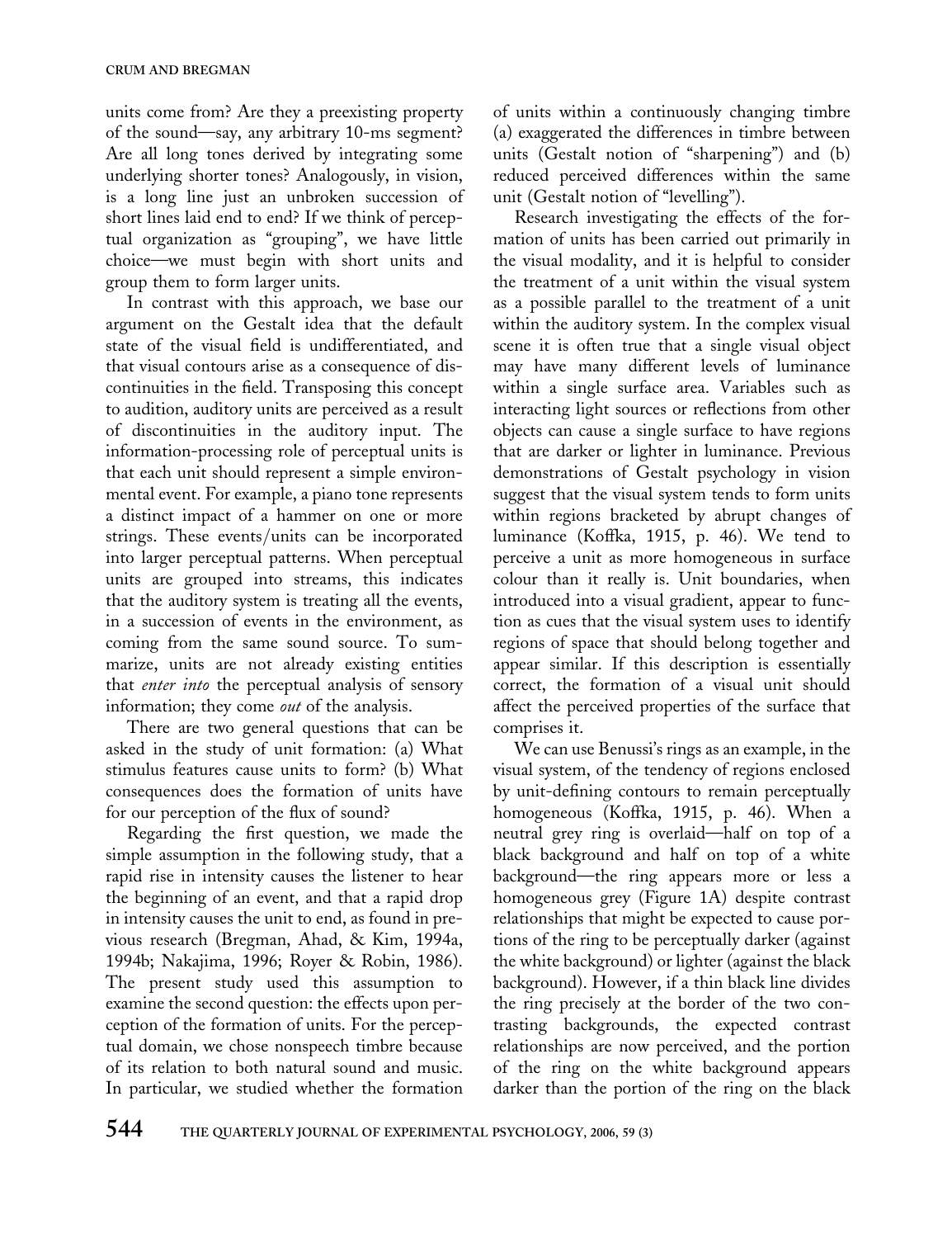

Figure 1. Black-and-white version of Benussi's rings (Koffka, 1935, p. 134). In Figure 1a the ring appears a uniform grey; in Figure 1b contrast relationships appear; in Figure 1c contrast relationships appear but extend into the opposing background.

background (Figure 1B). In a further demonstration, it is possible to divide the ring into two halves, but not precisely at the border of the abrupt change in background luminance. In this instance, each half-ring protrudes a little into the adjacent background. The brightness does not appear to change at the border of the two backgrounds as might be expected; instead, each halfring remains homogeneous despite its protrusion into the opposite background (Figure 1C). This suggests that the visual system tends to simplify the visual region within a formed unit (each half-ring) by processing a single average luminance for the area within unit boundaries.

It was suggested by Koffka (1915, p. 47) that the visual system tends to use abrupt changes in luminance as contours that define individual units. Perceived brightness is more homogeneous within a perceptual unit than the changing physical intensities in light across the surface would warrant. This suggests that a perceptual simplification has occurred. For example, suppose we have a horizontally oriented band that builds gradually in luminance (gets lighter) from left to right, but is broken into smaller rectangles by vertical stripes the same colour as the background that hide portions of the changing gradient, as seen in Figure 2A. Each smaller rectangle appears to have a different, fairly homogeneous, level of brightness, indicating that perceptual simplification has taken place within the smaller rectangles; the brightness appears to change in discrete steps across the band. As a result, two regions of the gradient appear to be more different when they

appear within different "steps" than they do when they are within an unbroken gradient (Figure 2B). Consequently the change in brightness from left to right is more marked in Figure 2A. While the change in brightness in Figure 2B is visible, the perception is unstable, and one cannot see differences between closely adjacent regions.

We wanted to explore whether the auditory system also tends to perceptually simplify regions that are treated as units. To do this, we looked at whether the auditory system would respond to a change in the spectral balance of a sound over time in a way analogous to the visual system's response to a change in luminance across a region of space.

Unit-derived perceptual effects within the auditory system have had relatively little study (Nabelek, Nabelek, & Hirsh, 1973a, 1973b; Nakajima, 1996; Royer & Robin, 1986). It has been suggested that the auditory system may use neural onset responses occurring at points of sudden amplitude change to recognize the occurrence of new events and subsequently points at which to begin new analyses and processing of



Figure 2. Figure 2a shows a continuous luminance gradient broken by vertical lines that cause the formation of smaller subunits. Figure 2b shows an unbroken continuous luminance gradient.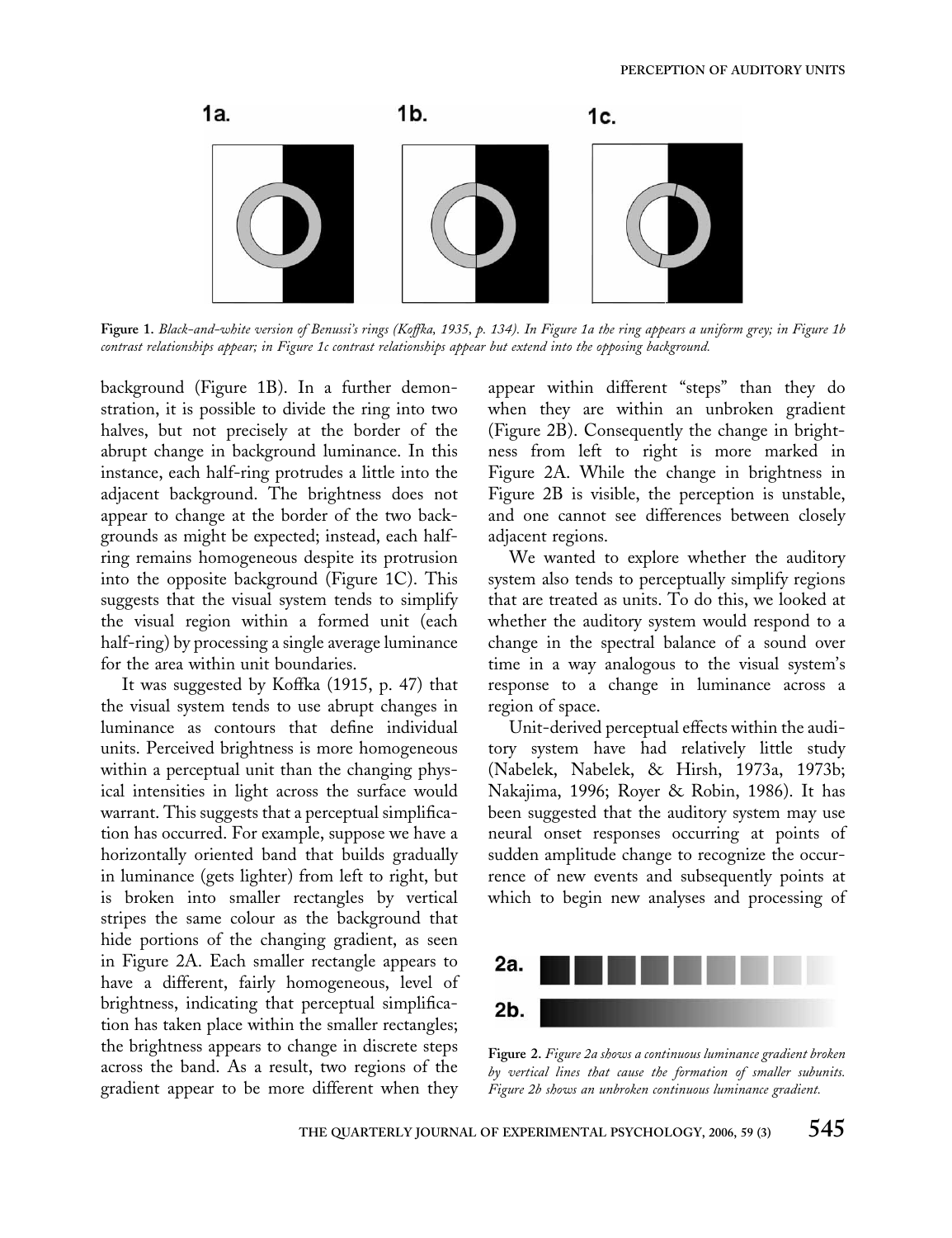new informational groups (Bregman et al., 1994b; Hafter & Buell, 1990). In this way, the perception of the physical stimulus would be influenced by the auditory system's detection of a unit boundary.

One might ask, then, whether the auditory system provides a similar change in the perception of a continuous spectrum of sound when it is broken by auditory contours. It has been suggested by Bregman (1994, p. 72) that the auditory system forms a perceptual representation of a given unit by processing only the information that is confined within its contours.

In the present experiment, it was expected that using silences to break a larger region of smoothly changing timbre into smaller regions of change would cause the smaller regions to be perceived as individual units, and that the changes within these units would be simplified. This should allow listeners to detect a change in the timbre earlier than when the smaller units are absent.

The purpose of the present experiment was to introduce onsets into a changing gradient of timbre. Timbre has been described by Wessel (1979) as the quality of sound that is typically divorced conceptually from pitch and loudness. Studies of timbre (Grey, 1977; Grey & Gordon, 1978; Plomp, 1970) have demonstrated it to be a multidimensional property of sound. The present study will manipulate one salient dimension of timbre, the "spectral centre of balance", or spectral centroid. To do this, the fundamental remains constant, and the relative intensities of higher and lower harmonics are changed gradually across time. It was expected that the introduction of a series of silences into the gradually changing timbre would, by producing a succession of onsets, cause smaller regions to be formed that would be treated as individual units. Let us symbolize a gradient of timbre by the range of real numbers from  $1-7$  (shown in Figure 3a), where an increase in numbers represents a change in spectral balance favouring higher harmonics as we progress from 1 to 7. Suppose the section 3–5 is removed and is replaced by a silence leaving  $1-3$ ,  $5-7$  (Figure 3b). We assume that 1–3 and 5–7 are now perceived as distinct units. Since, according to the simplification hypothesis,



Figure 3. Figure 3A illustrates a sound with a continuously changing spectral centre of balance, or spectral centroid, from section marker 1 to section marker 7. Figure 3B illustrates the same changing sound with the region between section marker 3 and section marker 5 replaced with silence.

the properties of any region in a unit are influenced by the properties of other regions within the same unit, the region just before 3 is now influenced by the region from  $1-2$  causing it to be perceived as perceptually "duller" in timbre than before, and the region just after 5 is now influenced by  $6-7$ , making it perceptually brighter than before. The net effect is that the difference in timbre between the region just before 3 and the region just after 5 is greater after the silence has replaced the region from 3–4. In our experiment, the introduction of a series of silences was expected to assist a listener in perceiving a change in the timbre of the sound at an earlier point in time than if the gradient appeared continuous.

This decrease in the time necessary to detect a change was expected as a consequence of the smaller units tending to appear more different from one another than do the corresponding regions in an unbroken changing gradient. The spectral variable manipulated in this study can be referred to as "brightness" (Wessel, 1979). Using this terminology, we expected that if listeners were asked to detect a change in the brightness of a gradually changing sound, A, they should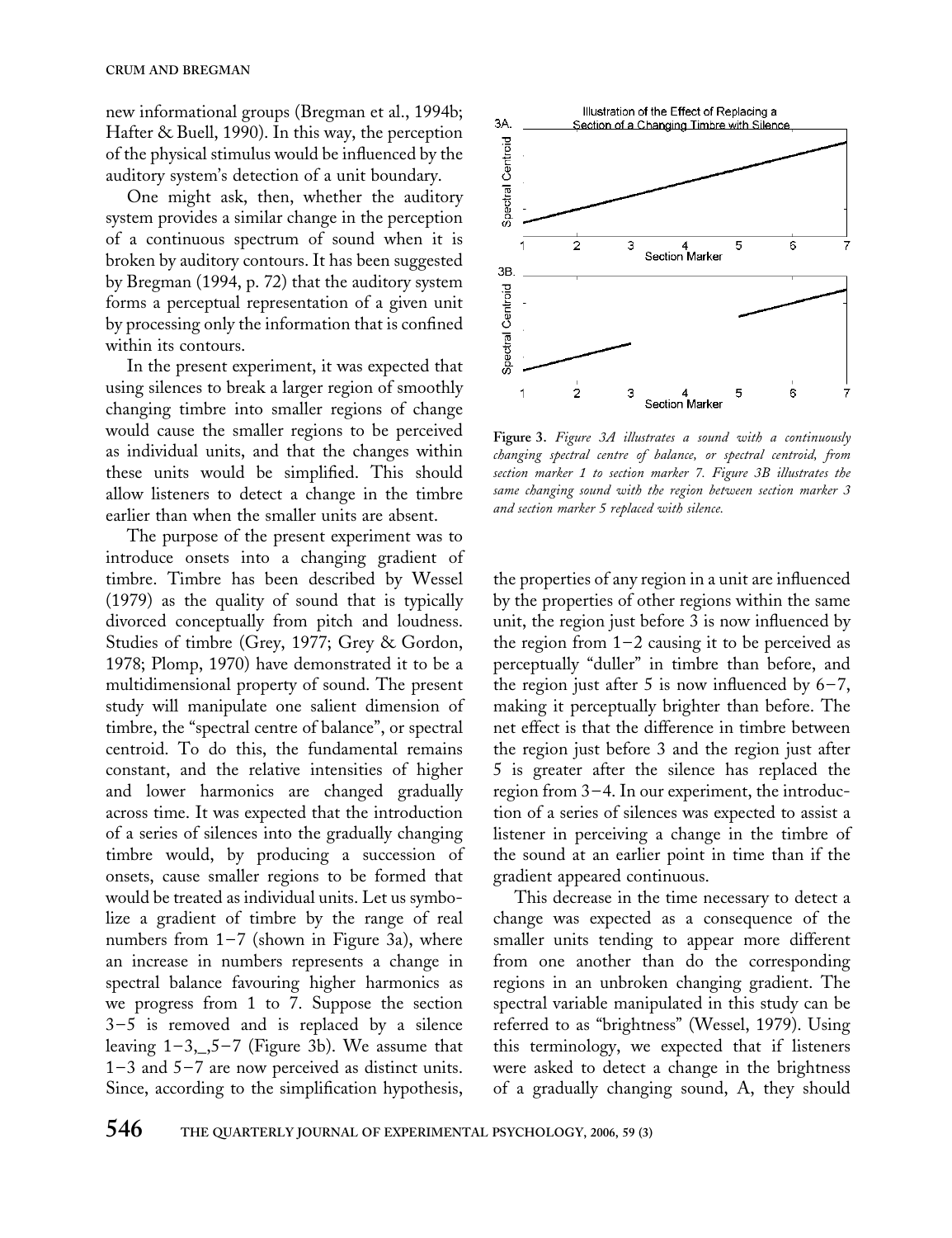respond earlier when a series of silences was introduced as interruptions within A.

Three different interruption types were tested. In *Condition 1*, no interruptions were introduced, and A appeared continuous. In Condition 2, silences were introduced, and A appeared "broken". In *Condition 3*, noise bursts were inserted in place of the silences of Condition 2. Condition 3 was included in the experimental design in order to provide a condition that included interruptions that were not expected to create smaller units. Rather, it was expected that the perception of Condition 3 would appear continuous and more closely resemble the perception of Condition 1 (Ciocca & Bregman, 1987; Dannenbring & Bregman, 1976; Warren, Obusek, & Ackroff, 1972). Condition 3 was required in order to observe whether any change in the listeners' responses could be attributed solely to the presence of interruptions, possibly allowing listeners to compare regions (the 3 and 5 in the sequence  $1-3$ ,  $5-7$ ) that were further apart in time, and hence in timbre, instead of changes in the perceptual properties that arose due to the formation of smaller auditory units.

It was expected that listeners' reaction times should be fastest in Condition 2 in which silences, causing onsets and producing units, were introduced. In both Conditions 1 and 3 no unitforming cues were given, and the effects of the formation of smaller units were not expected to occur. Therefore, we predicted that Conditions 1 and 3 would produce slower reaction times than Condition 2.

# Method

# **Listeners**

The listeners were 26 adults who reported normal hearing. They were recruited from a university student and faculty population and were compensated for participating. The data of two subjects were discarded due to failure to follow the instructions supplied by the experimenter. Therefore, the data of 24 subjects were included in the analysis.

## Stimuli

Four fundamental frequencies (160, 165, 170, and 175 Hz) were used (on different trials) in the three testing conditions. For each fundamental, two harmonic spectra were mixed in varying proportions to create a sound that gradually changed from a sound with more intense low harmonics, producing a "dull" sound, to a sound with more intense "high" harmonics, producing a "bright" sound. Both Harmonic Spectrum 1 and Harmonic Spectrum 2 consisted of Harmonics 5 through 14 of the fundamental used for that trial. Harmonic Spectrum 1 had its maximum amplitude at Harmonic Number 5 with the amplitudes of the harmonics declining linearly down to Harmonic Number 14, such that Harmonic Number 14 was 10% of the amplitude of Harmonic Number 5. This spectrum produced a "dull" sound. In contrast, Harmonic Spectrum 2 had its maximum amplitude at Harmonic Number 14 with the amplitudes of the harmonics declining linearly down to Harmonic Number 5, such that it was 10% of the amplitude of Harmonic Number 14. This spectrum produced a "bright" sound. The two spectra were then mixed together in different proportions over time to create a sound that continuously changed in its spectral energy distribution. The summed relative amplitudes of an individual harmonic at any time were always equal to one. Figure 4 shows a representation of the amplitude of the individual harmonics across time as the two spectra are mixed together in a linear combination. All stimuli consisted of a 5-s sound that always began with Spectrum 1 and gradually changed from a pure Spectrum 1 to a mixture of Spectrum 1 and Spectrum 2 during the first 4 seconds of each stimulus, remaining at the 4-s value for the last 1 s of the stimulus. There was no change during the final second of the stimulus in order to allow for any latency in a listener's response. In testing, five different levels of spectral change were used (40, 50, 60, 70, and 80%). Each percentage is represented in Figure 4 by a dotted line indicating the relative harmonic amplitudes for the specified percentage after a 4-s period of change. Further, the first quarter of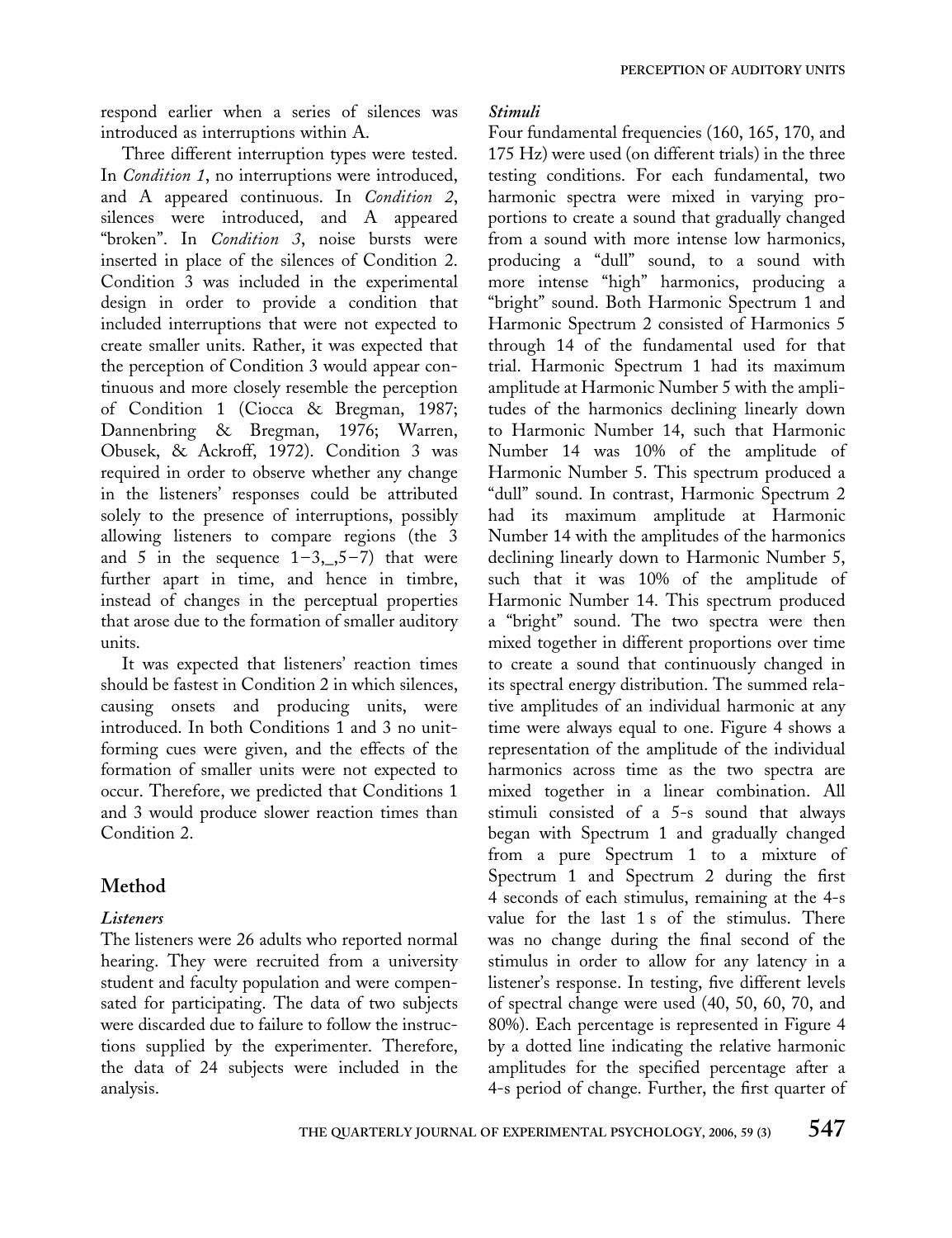

Figure 4. Figure 4 shows the relative amplitude of the individual harmonics of Spectrum 1 and Spectrum 2 as they are mixed across time in a linear combination. The level of each harmonic is represented as a percentage of the amplitude of H14 (Harmonic Number 14) and H5 (Harmonic Number 5) for Spectrum 1 and Spectrum 2, respectively.

a sine-wave function (0 to 90 deg) was used to control the rate of change of the amplitude multipliers of Spectrum 2. The effect of this function on the overall rate of change as a function of time is shown for the five different levels of spectral change in Figure 5. This "warping" was done in



Figure 5. Rate of change levels used for stimuli are shown following the addition of the quarter-sine-wave function used to warp the perceived rate of change. The dotted line indicates the point after which no additional timbre change occurs.

order to better approximate a linear perception of the timbral change than would occur with a physical linear change between the two spectra (the quarter-sine-wave function caused the change in the spectrum to become increasingly slower). This type of transition was introduced because data from pilot studies showed that the distribution of reaction times was highly clustered towards the end of the 4-s stimulus when a linear function was used as a means of controlling the amplitude of Spectrum 2. In these linearchange conditions, listeners appeared to perceive the greatest part of the timbral change as occurring during the last portion of the stimulus. The quarter-sine-wave function was introduced in order to distribute the perception of change more evenly throughout the stimulus duration. While this function did not achieve perfect perceptual linearity, it did provide a considerably more even distribution of reaction times across the 5-s duration. Additionally, this "warping" was present in all conditions and therefore would not be expected to have contributed to the differential effect of the conditions.

The overall change is described by the following equation:

$$
S(t) = x_1 \beta(t) + (1 - \beta)(t)x_2,
$$

where

$$
\beta(t) = M \sin(t), \quad \text{for } t \in \left[0, \frac{\pi}{2}\right]
$$

 $S(t)$  represents the weighted sum of the Spectrum 1 and Spectrum 2 signals across time  $(t)$ . This value is a product of the amplitude of the harmonics of Spectrum 1 and a weighting function  $\beta$  summed with the amplitude of the harmonics of Spectrum 2 and the complement to  $\beta$ , or  $(1 - \beta)$ . The weighting function  $\beta$  changes as the sine of (*t*) for all values between 0 and  $\pi/2$ producing the first quarter of a sine-wave. In the testing conditions it was never the case that the change from Spectrum 1 to Spectrum 2 was 100%, but, rather, listeners heard five percentages of change between Spectrum 1 and Spectrum 2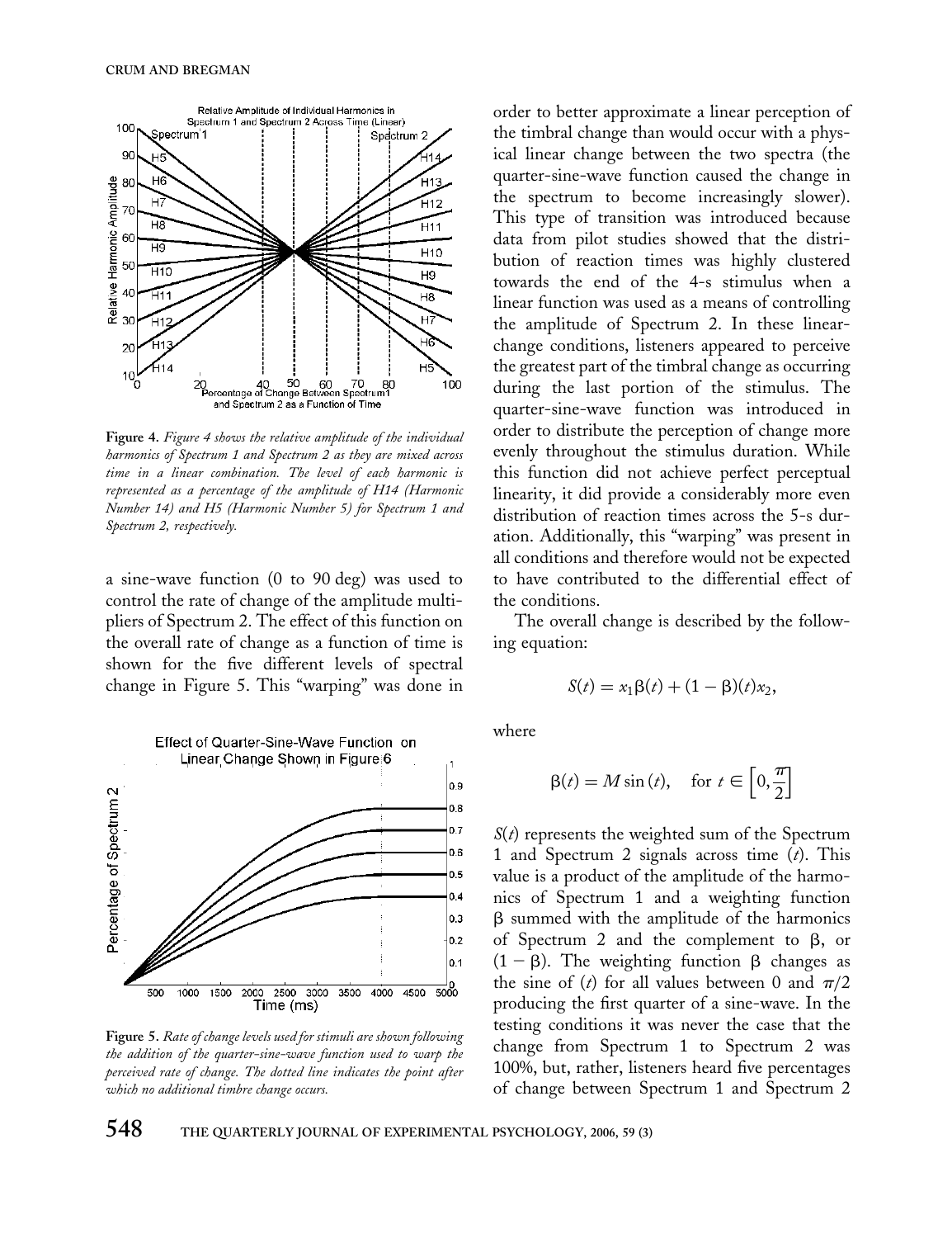that were always less than 100%. A scaling percentage, *M*, with a value of .40, .50, .60, .70, or .80, was used to alter the amount of change that occurred during the duration of the trial. It is helpful to think of the value of  $M$  as controlling the maximum allowable amount of Spectrum 2.  $M$  is the maximum permitted transition between Spectrum 1 and Spectrum 2 on a given trial. Whenever  $M$  is less than 1.0, there is still, at 4 s, a substantial amount of Spectrum 1 present (see dotted lines in Figure 4). After 4 s there is no further change in the spectrum of the signal; the final value is held for an additional second in order to allow for any latency in the listener's response. (The effects of the quarter-sine-wave function on an underlying linear change for each level of  $M$  are shown in Figure 5; however, for simplicity, further discussion of the stimulus refers only to the underlying linear change before "warping".)

Additionally, for every combination of fundamental frequency and maximum change, three interruption types were constructed. All were derived initially from one of the possible combinations of fundamental frequency and maximum change that had produced a continuous gradually changing timbre spectrum.

All sounds were presented in each of three different interruption types. Condition 1continuous: This was a continuous sound gradually changing in timbre, which contained no interruptions (as represented by Figure 6, panel 1). This condition represents a stimulus without interruptions. Condition 2—interrupted by silence: This was a continuous sound gradually changing in timbre, which contained 20-ms silences interrupting every 290 ms (as represented by Figure 6, panel 2). Additionally, a 10-ms onset and offset were added to the overall stimulus. This produced an alternating sequence of 16 tones and 17 silences across the entire stimulus duration of 5 s. The spectrum continued to change smoothly despite these interruptions. Silences were used to introduce auditory contours. Condition 3—interrupted by noise: This was similar to Condition 2, but with noise bursts inserted during the silences (as represented by



Figure 6. Stimulus design for the three different interruption types. Panel 1: Continuous. Panel 2: Interrupted by silence. Panel 3: Interrupted by noise.

Figure 6, panel 3). This produced an alternating sequence of 16 tones and 17 noise bursts across the entire stimulus duration of 5 s. This condition was used as a control condition that presented interruptions in the same manner as the silences in Condition 2, but, instead, was expected to produce a perception in which the tone appeared continuous (as in Condition 1) beneath the interrupting noises. In previous studies it has been found that listeners will perceive tones as maintaining continuity over breaks of up to 300 ms filled with loud noise (Dannenbring & Bregman, 1976; Nakajima & Sasaki, 1996; Warren et al., 1972). The breaks used in the stimuli of the present study were 30 ms in duration, and it was expected that the tone would appear to maintain a perception of continuity. The perceived continuity of the sounds was verified during the experiment. Upon completing the test sessions, all subjects reported that they had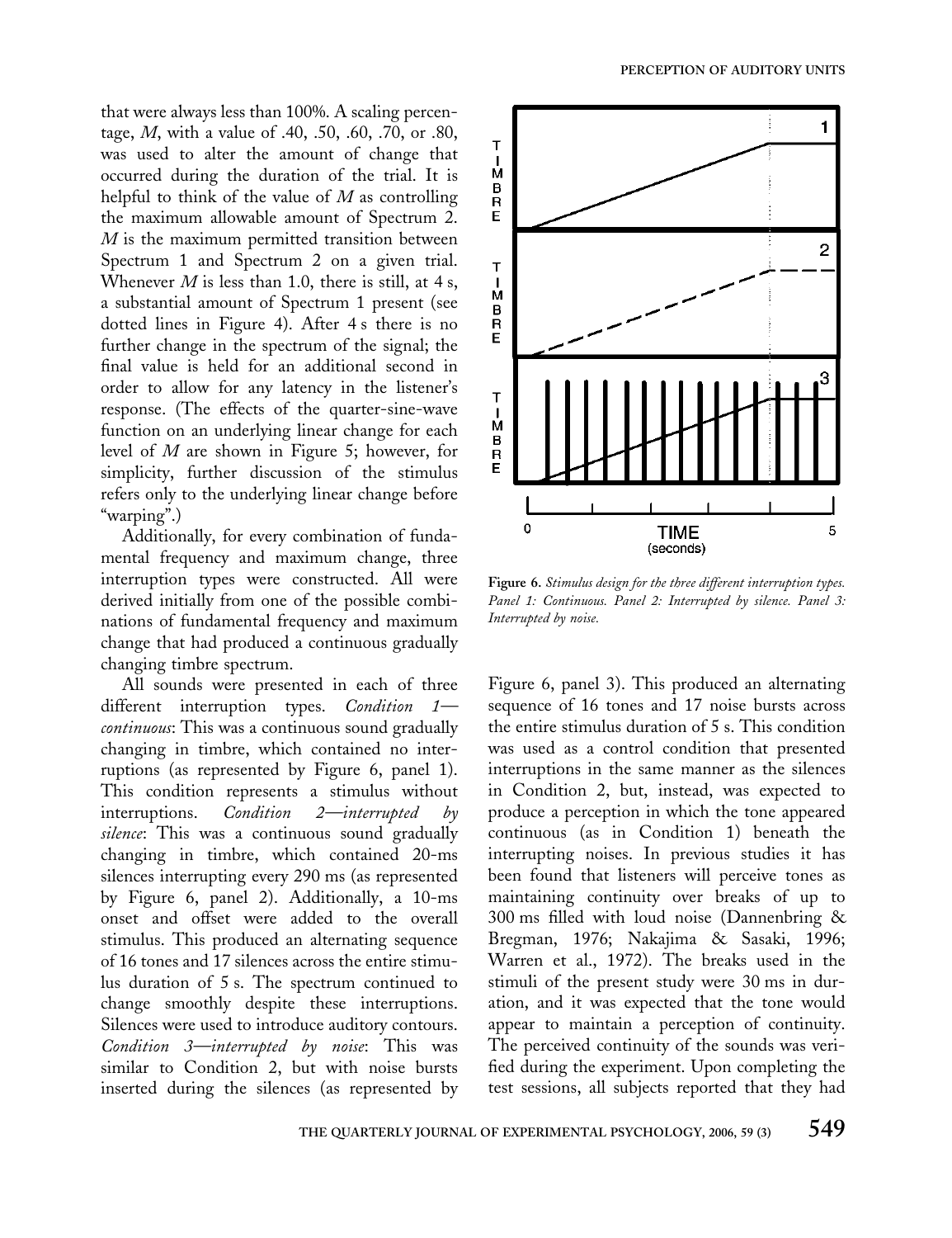perceived the tone as continuous in the conditions with noise bursts present.

All stimuli had a duration of 5 s with 10-ms onsets and offsets. The 10-ms attack and decay envelopes of all the 5-s stimuli were controlled by a linear function. Stimuli were presented at 70 dBA. The noise was presented at 80 dBA. White noise was bandpass filtered with a bandwidth of 2,100 Hz around a centre frequency of 1,500 Hz (with  $-3$ -dB cutoff points at 450 and 2,550 Hz). This filter passed at full intensity all spectral components of the noise burst that fell within the frequency range of the spectral components of the complex tone. In Condition 2, a 5-ms onset and offset were added to the tones immediately before and after an interrupting silence as displayed in Figure 7A. In Condition 3, a 5-ms onset and offset were added to each noise burst so that it overlapped the onset and offset of the immediately preceding and following tones as displayed in Figure 7B.

On a single trial the listener heard only one 5-s condition. The conditions were divided into four blocks by fundamental frequency: 160, 165, 170, or 175 Hz. (Small variations in fundamental frequency were made in order to avoid any results due to the use of a single frequency. We were not testing the effects of fundamental frequency; however, we did want to avoid any potential habituation created by the use of a single frequency.) A block consisted of five replications of each of 15 conditions (each level of M within

each condition type), which were randomly presented to produce 75 trials. Each stimulus lasted 5 s. Between the completion of a stimulus and the onset of the next stimulus a 2-s pause was inserted. The total duration of each block was slightly longer than 8 min. Listeners were given 5-min breaks between the four blocks, making the total duration of the experiment approximately 50 min.

#### Procedure

Listeners were asked to detect a change in the "brightness" quality of each presented sound. Before beginning the testing sessions, the experimental task was explained to all listeners through both verbal and written instructions. Diagrams of the condition types were provided, and "brightness" was explained qualitatively to the listeners as "tinniness". During training, listeners heard repeated presentations of each of the three interruption types: Condition 1 continuous, Condition 2—interrupted by silence, and Condition 3—interrupted by noise, at the minimum and maximum levels of spectral change that would be used in the main experiment. During the presentation of the 40% stimulus  $(M = .4)$ , they were told that it represented a small change in the brightness of the sound, and during the presentation of the 80% stimulus  $(M = .8)$ , they were told that it represented a larger change in the brightness of the sound. In this initial training session, most listeners were



Figure 7. 7A: Stimulus construction for Condition 2—interrupted by silence. 7B: Stimulus construction for Condition 3—interrupted by noise.

 $550$  THE QUARTERLY JOURNAL OF EXPERIMENTAL PSYCHOLOGY, 2006, 59 (3)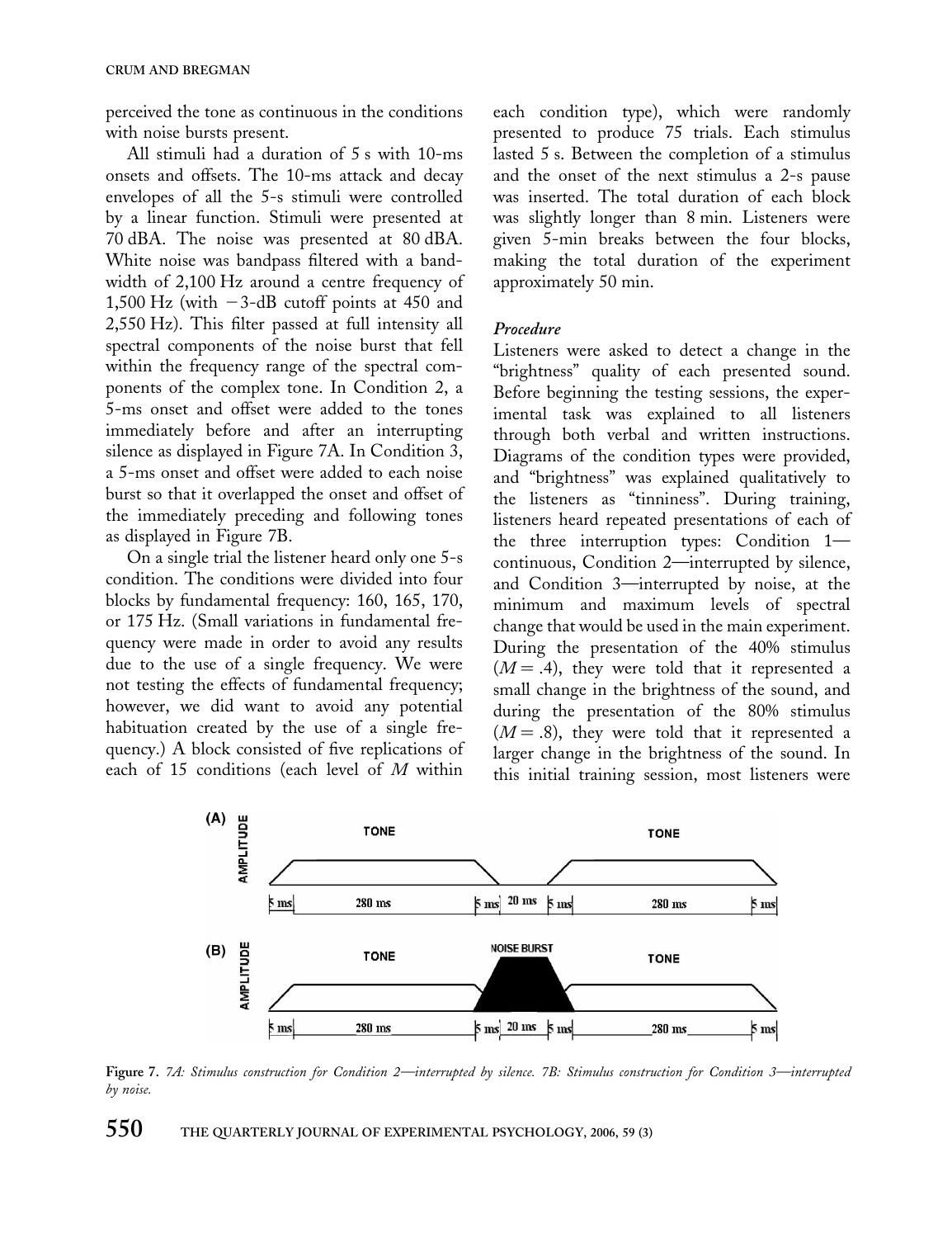unable to perceive a change in the sound quality of the 40% stimulus condition. When the stimulus of 80% change was presented, all but one listener were able to recognize the change in the quality of the sound. Those that were able to perceive the change in quality were instructed to consider the quality change that they perceived to be a change in brightness, as defined by the experimenter.

Each listener was then told that the sound might or might not change in brightness during each trial of the testing session. If a change in the brightness quality of the sound was detected, the listener was instructed to respond immediately by pressing the keyboard spacebar. If a change in brightness was not detected, the listener was instructed not to respond and to wait for the next trial. After receiving the instructions, each listener was given a practice block of one randomly ordered presentation of 15 conditions. This block was presented at 170 Hz, the highest of the four fundamental frequencies used in the testing blocks. Once the training session was complete the listeners were tested in four separate 8-min blocks with 5-min pauses between blocks. The presentation order of the four testing blocks (each with a different fundamental) was counterbalanced. It required six listeners for the completion of a full testing of all possible orderings of blocks. A single block consisted of 75 trials. Each trial was one of the three interruption types that had been presented to the listeners during the prior training session. During the testing session the computer recorded the listeners' responses as they pressed the keyboard spacebar when they detected a change in brightness. (At this point it is important to note that all trial conditions contained a spectral change. While inclusion of conditions of "no change" would have enabled a measure of the observer's accuracy and potential bias, we chose to exclude them due to reports by the observers and observations by the experimenters that unchanging conditions appeared to change in an illusory manner and get "duller" perceptually within the context of the other experimental stimuli. This phenomenon was not the variable of interest, and its inclusion

would interfere with the desired measurement of brightness change. Therefore, only conditions of true spectral change were tested.)

## Apparatus

Listeners were tested in an audiometric test chamber and were presented with stimuli binaurally over Sennheiser HD414 headphones. The experiment was conducted on a PC-compatible 486 computer. All stimuli were synthesized prior to the experiment at a sampling rate of 20 kHz using the MITSYN programming software Version 8.1 (Henke, 1981). The stimuli were then presented to listeners through a program written in the M.A.P.L.E. language, which also recorded and timed the responses of the listeners. The intensities of the stimuli coming from the headphones were measured using a General Radio Company Type 1565-B sound-level meter set at "A" weighting and "fast" reading using a flat-plate coupler. The route mean square amplitudes of all stimuli (different combinations of Spectrum 1 and Spectrum 2) were equalized at the time of synthesis.

#### Results

Interruption Type (Conditions 1, 2, and 3). The purpose of the present experiment was to determine whether in Condition 2 (interrupted by silence), which should allow the formation of smaller auditory units, the listener could detect a change in the brightness level of the stimulus earlier than in Conditions 1 or 3 (continuous and interrupted by noise), which should not produce smaller units. For each trial, the time it took for the listener to detect and respond to a change in the brightness of the stimulus was recorded. The recorded response time was restricted to be at least 0.001 s. Response times of 5 s or longer (including nonresponses) were recorded as 5 s. As shown in Figure 8, listeners detected a change in brightness significantly earlier in Condition 2 than in either Conditions 1 or 3. Furthermore, Figure 6 shows that this was true for all levels of spectral change.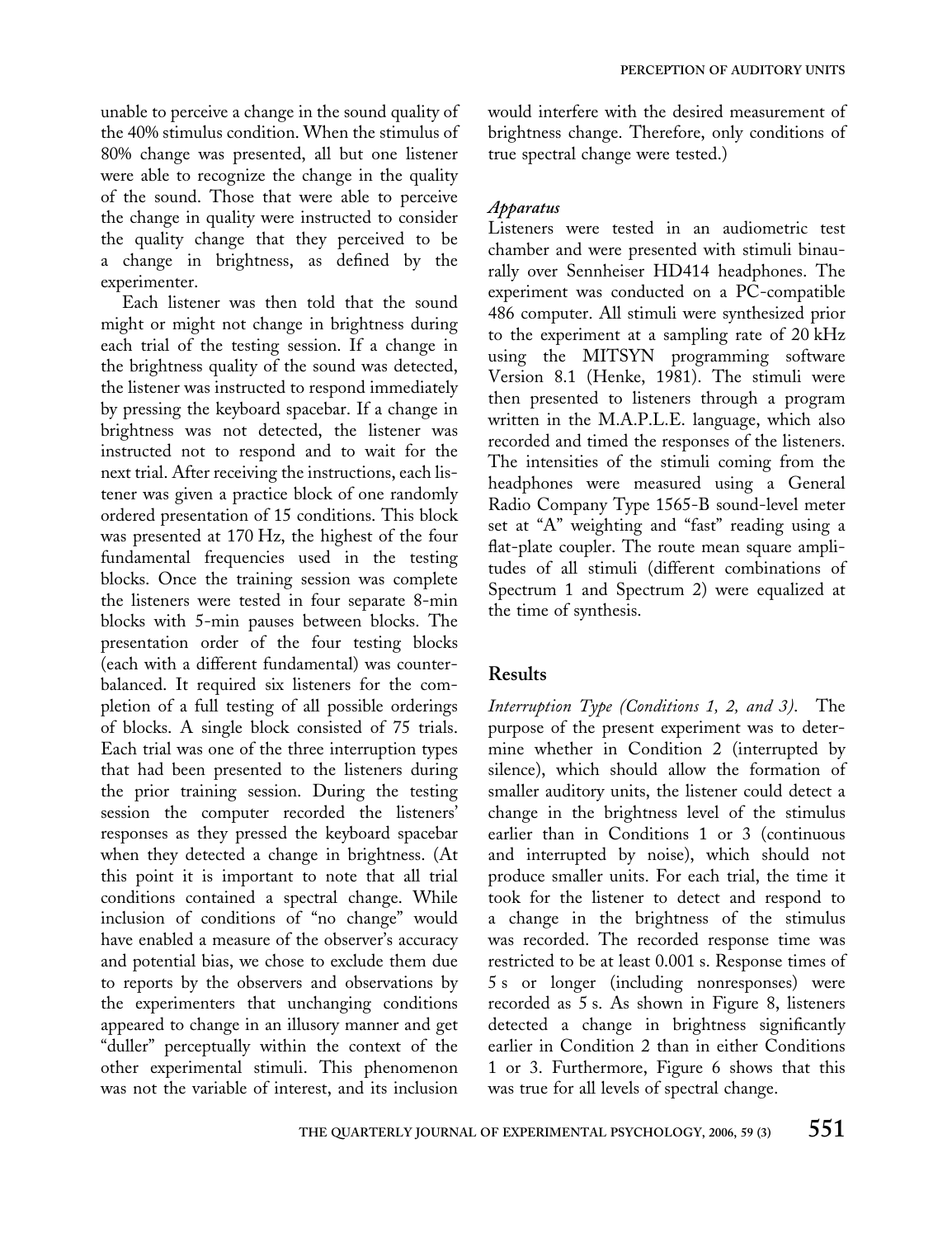

Figure 8. Reaction time vs. maximum percentage change averaged across fundamental frequency. Standard error of estimation is indicated for each condition type and level of percentage change.

Mean recorded response times were longest for the conditions expected to be the most difficult for detecting brightness changes. Response times of 5 s and longer (i.e., those coded as 5.000) were strongly associated with the type of stimulus: A chi-square test for association with Condition 1, Condition 2, and Condition 3 yields  $\chi^2(2) = 15.0$ ,  $p < .001$  (Table 1).

The mean reaction times for each condition shown in Figure 8 are combined across

Table 1. Total number of 5.000 responses at each level of maximum percentage change and condition type

| Maximum percentage change | Condition type |     |     |
|---------------------------|----------------|-----|-----|
|                           | 1              | 2   | .3  |
| 40                        | 347            | 340 | 347 |
| 50                        | 274            | 244 | 267 |
| 60                        | 181            | 131 | 165 |
| 70                        | 86             | 40  | 71  |
| 80                        | 41             | 17  | 30  |

Note. Each cell represents the number of nonresponses out of 480 trials. In total there were 7,800 trials across all levels of maximum percentage change and condition type.

fundamental frequency. Each mean represents the average reaction time taken by listeners to detect a change in the "brightness" level of the sound at a fixed value of M.

To test whether the listener could detect a change in the brightness level of the stimulus earlier in Condition 2 (interrupted by silence) than in Conditions 1 or 3 (continuous and interrupted by noise), which should not produce smaller units, we used a nonparametric permutation test (Manly, 1997). This test stratified on all other variables: subject, fundamental frequency, and value of  $M$ . The test statistic was the amount by which the mean response time for the broken condition was exceeded by the smaller of the means of the response times for the other two conditions. If detection is indeed easiest for the broken condition, we would expect this difference to be positive, which it is: The observed value is 270 ms. If detection is just as easy in one of the other conditions, we would expect this difference to be zero. If detection is easier in one of the other conditions, we would expect this difference to be negative. Under the null hypothesis that there is no difference in the difficulty of detecting brightness change in the three conditions, the labelling of the three responses—holding subject, fundamental frequency, and value of  $M$  fixed—is arbitrary. That is the basis of the permutation test: For each subject, fundamental frequency, and value of M, we randomly assigned the three observed responses to the three conditions. Once we had randomly assigned the three responses in all 480 strata, we calculated the value of the test statistic:

min(mean response time for Condition 1, mean response time for Condition  $3$ ) – mean response time for Condition 2

We approximated the null distribution of this statistic by repeating this randomization of the 7,200 responses and calculating the corresponding value of the test statistic 10,000 times. This permutation test is nonparametric: It is valid whether or not the distribution of recorded response times is approximated well by a normal distribution. Moreover, the stratification within the test controls for the effects of subject,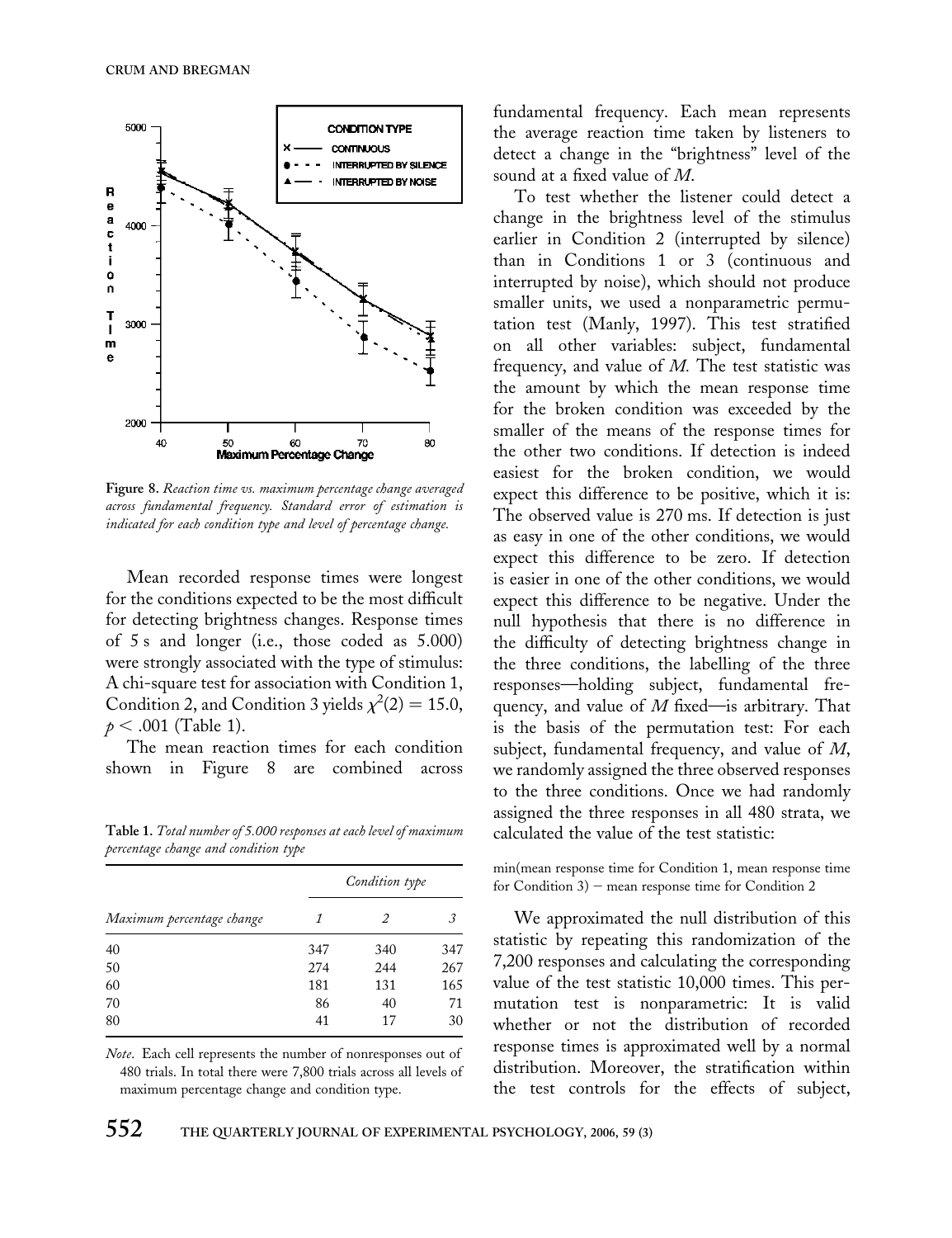fundamental frequency, and value of M. The largest value of the test statistic in the 10,000 random replications was 109 ms, far smaller than the observed value of the statistic, so the estimated *p* value is less than  $1/10,000 = .0001$ .

The results shown in Figure 8 suggest that the difference between Condition 2 and Conditions 1 and 3 became increasingly larger as the degree of spectral change increased. It is necessary to note that the mean reaction times for all fundamentals at all levels of spectral change were faster in Condition 2, as shown in Figure 8. The difference between Condition 2 and Conditions 1 and 3 is progressively greater at increasing levels of spectral change (Figure 8). The trend in Figure 8 suggests that the observed increase in detectability of a brightness change during Condition 2, relative to Conditions 1 or 3, gets larger with increasing values of  $M$  and, subsequently, perceived change in brightness.

Spectral change. It is important to assess the presence of an inverse relationship between the degree of spectral change (and hence the rate of spectral change) and the reaction time necessary for listeners to detect a change in the brightness of the sound. As the level of spectral change increased, listeners' reaction times decreased significantly (as seen in Figure 8). As discussed earlier, a coding of 5,000 ms was used to indicate a condition of "nonresponse" in the change-detection task. A chi-square test for association with the value of  $M$  as .4, .5, .6, .7, and .8 (maximum percentage change between Spectrum 1 and Spectrum 2) yields  $\chi^2(4) = 1,214.9, \; p < .0001$ (Table 1). This result, combined with observation of the trend in Figure 8, suggests that listeners were more able to detect a change in the brightness level of the sound as the maximum percentage change between Spectrum 1 and Spectrum 2 increased and, more importantly, that listeners were sensitive to the variable being measured in the task. Additionally, this test supports the use of nonresponse trials as indicative of the listener's difficulty in detecting a change and justifies their inclusion in the permutation test.

### Discussion

Results of the present experiment demonstrate that the formation of smaller units in a longer period of a changing sound enables listeners to recognize a change in the timbre of the sound faster than when the sound appears to change continuously. This suggests that the formation of units causes the timbral difference between parts of the overall transition to be more pronounced when those parts are packaged in separate units. Further, we speculate that it is this change in the perception of the sound that enables comparisons between adjacent units, which, in turn, lead to the observed decrease in reaction time. A condition where the gradient appears continuous is apparently lacking the necessary reference points to allow for a comparison between adjacent regions. For example, the addition of noise bursts to the changing spectrum did not create smaller perceptual units, and, in turn, the results of the noise conditions were more similar to the results of the continuous conditions. This suggests that the detection of unit boundaries in the auditory system's analysis of a sound may significantly affect the perception of information within a unit.

It is important to recognize two distinct processes that may be operating when unit boundaries, such as onsets and offsets, are introduced into a sound. In Process 1, their introduction creates a change in the perceptual representation by directly accentuating the perceptual features at the moments of onset and offset. In contrast, Process 2 uses the introduction of an onset and offset into a sound to create a unit. The formation of the unit causes any change that occurs within it to be perceptually minimized.

In both Process 1 and Process 2, the region within the introduced onset and offset can suffer a perceptual loss of detail. Process 1 causes this perceptual change by the accentuation of the information in the beginning and ending points relative to the information that appears in the middle. In Process 2 the perceptual shift is more dependent on the properties of the unit arising from the onsets and offsets, rather than a change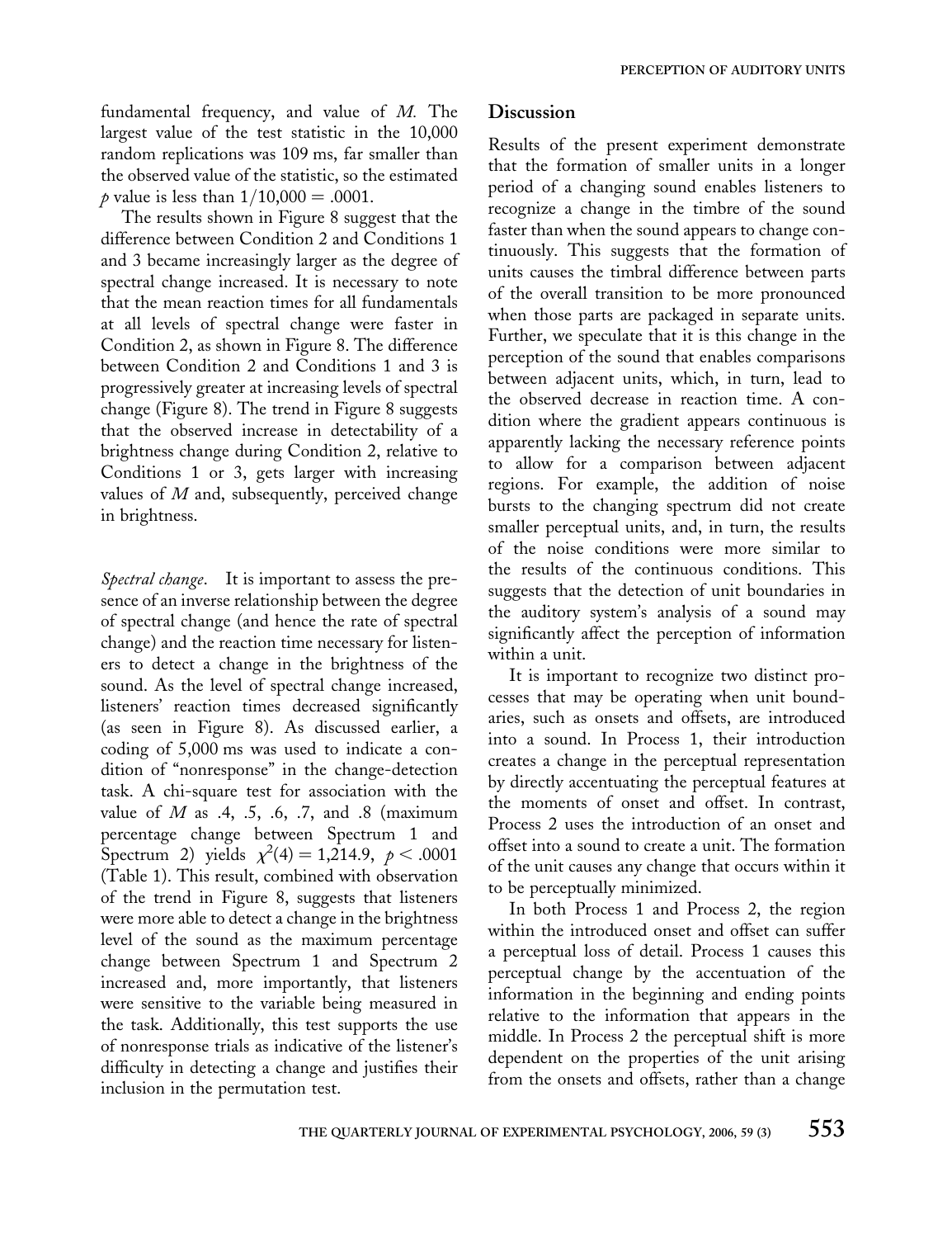in perception that is primarily a product of the onsets and offsets themselves.

Process 1. In Process 1 it is important to consider the formation of onsets and offsets from bracketing silences and their role in the perception of a sound. We are unaware of research that looks at the perceptual effects caused by the temporal position of the parts of a single unit; however, it may be relevant to consider the role of temporal positioning in the perception of a series of discrete sounds (Bregman & Rudnicky, 1975; Divenyi & Hirsh, 1974, 1978; Warren & Bashford, 1993; Watson, Kelly, & Wroton, 1975; Watson, Wroton, Kelly, & Benbassat, 1974). Consistently, elements in the first and last serial positions appear to have richer perceptual representations, which allow for increased identification and memory. Conversely, those imbedded in the middle of a pattern appear to experience a loss in individual perceptual identity (Bregman, 1994).

It is possible to think of the onsets and offsets of a unit as the first and last of a series of positions within the sound and, therefore, as information that may have an accentuated perceptual representation (Bregman, 1994, pp. 110–112). For instance, the results of the present experiment suggest that the onsets introduced by the silences provide listeners with information that enables them to recognize a change in the timbral gradient faster than if the onsets were not present. Process 1 could have produced these results by perceptually accentuating the onsets of the smaller regions of sound in comparison to the middle regions. This would allow listeners to make point-topoint comparisons of the onsets of adjacent units and, in turn, to detect a change in the timbral gradient earlier than without the points of reference.

Physiological evidence indicates that certain cells in the auditory system are selectively responsive to sudden rates of change (i.e., rapid onsets and offsets; Chimoto, Kitama, Qin, Sakayori, & Sato, 2002; Phillips, 1988) and in some instances to onsets with specific rates of rise (Olsen, 1994). It is possible that the accentuation of onsets, implied by Process 1, is the result of the activation

of "onset" cells found throughout the auditory pathways. This information may receive an enhanced analysis by the auditory system, and it may be a mechanism that could achieve the onset accentuation required for Process 1. Response of such cells may serve as a cue used by the auditory system to engage a process that places greater emphasis on the acoustic information present at the time of the cell's activation.

Process 2. Process 2, in comparison, increases the uniformity of the region defined as a unit. Therefore it suggests a perceptual description of the region within a unit that is simpler than the descriptions of the acoustic properties of the constituent parts of the unit region. In turn, adjacent units would appear more different. Process 2 would also account for the present results, however, in contrast to Process 1, it would imply that listeners were making a unit-to-unit comparison of adjacent regions rather than an onsetto-onset comparison.

Additionally, it is not necessary that Process 1 and Process 2 are mutually exclusive, and they could occur simultaneously. In other words, one process could give a stronger perceptual weighting to the starting and ending points of a sound, while the other process created properties that were unique to the formed unit, at the same time reducing the perceptual representation of changes within the unit. The formation of the unit appears to affect the qualitative perception of the region between the onsets and offsets by perceptually simplifying the middle region.

If both processes are active in the perception of a unit of sound, a further investigation of their interaction with changes in stimulus variables, such as duration, amount of change, rate of onset, and the distance of the onset from the nearest temporally adjacent sounds, should be carried out. For instance, the strength of the properties arising due to either Process 1 or Process 2, the latter causing the formation of an auditory unit, may vary, as observed by Royer and Robin (1986) and Hafter and Buell (1990), continuously and be dependent on the isolation of the onset from the surrounding sounds.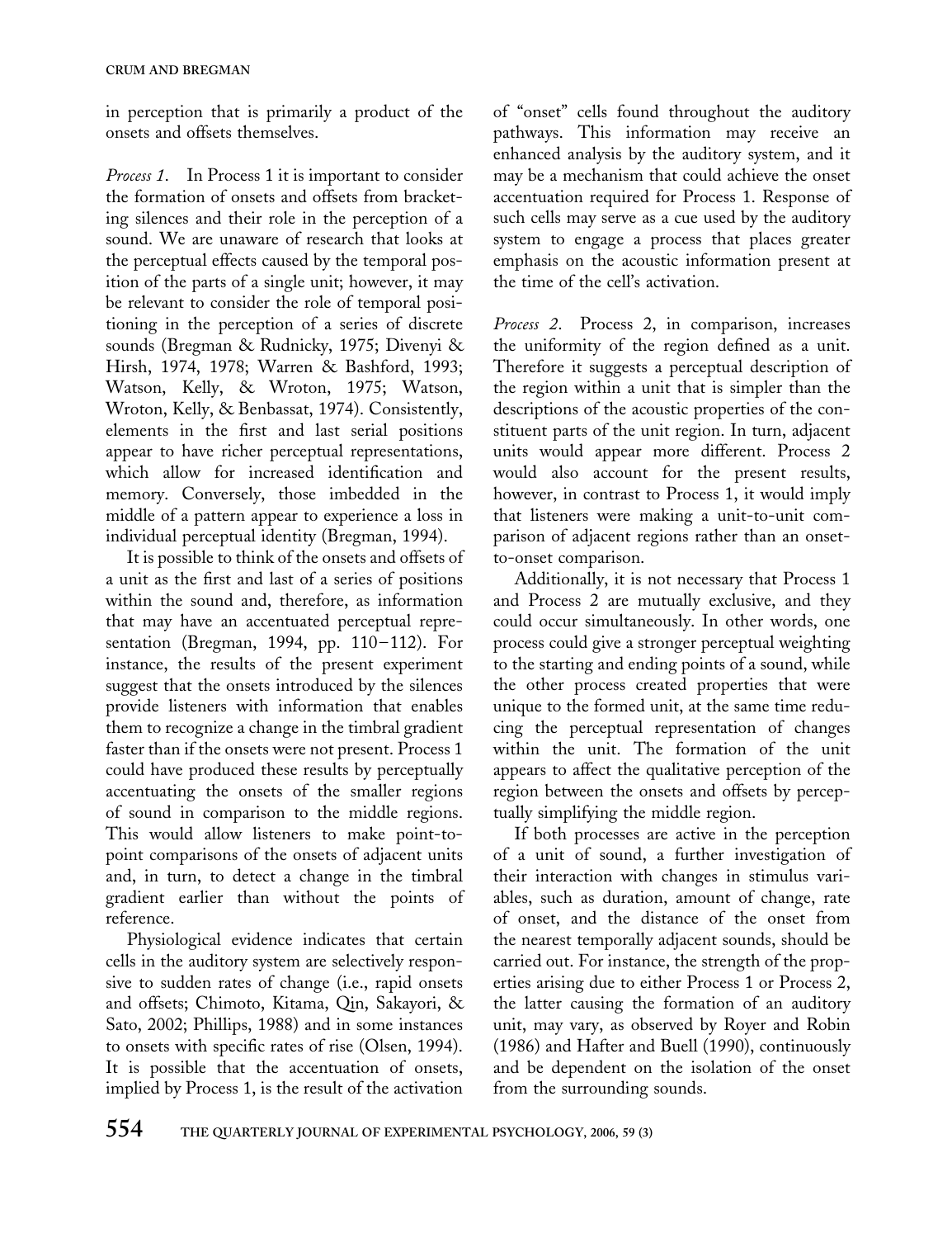Possibly one of the most interesting implications of the present experiment is a fairly direct and general practical application. When one is confronted with the problem of how best to convey the most information from a timevarying sound, it appears that breaking the sound into smaller units may actually increase the amount of information that the listener is able to extract in a given period of time. This is slightly counterintuitive in that it suggests that a sound broken into units, which in actuality lacks portions of information, may in fact be able to convey different, more useful, information than a continuous sound that presents the information in its entirety. The creation of smaller units within a larger region of change appears to allow subtler details of the changing region to emerge. This may reflect an important role of onset detection in information processing.

> Original manuscript received 23 July 2004 Accepted revision received 28 September 2004 PrEview proof published online 28 June 2005

# REFERENCES

- Bregman, A. S. (1994). Auditory scene analysis: The perceptual organization of sound. Cambridge, MA: Bradford Books, MIT.
- Bregman, A. S., Ahad, P. A., & Kim, J. (1994a). Resetting the pitch-analysis system. 2. Role of sudden onsets and offsets in the perception of individual components in a cluster of overlapping tones. Journal of the Acoustical Society of America, 96, 2694–2703.
- Bregman, A. S., Ahad, P. A., Kim, J., & Melnerich, L. (1994b). Resetting the pitch-analysis system. 1. Effects of rise times of tones in noise background or of harmonics in a complex tone. Perception and Psychophysics, 56, 155–162.
- Bregman, A. S., & Rudnicky, A. I. (1975). Auditory segregation: Stream or streams? Journal of Experimental Psychology: Human Perception and Performance, 1, 263–267.
- Chimoto, S., Kitama, T., Qin, L., Sakayori, S., & Sato, Y. (2002). Tonal response patterns of primary auditory cortex neurons in alert cats. Brain Research, 934, 34–42.
- Ciocca, V., & Bregman, A. S. (1987). Perceived continuity of gliding and steady-state tones through interrupting noise. Perception and Psychophysics, 42(5), 476–484.
- Dannenbring, G. L., & Bregman, A. S. (1976). Perceived auditory continuity with alternating rising and falling frequency transitions. Canadian Journal of Psychology. 30, 99–114.
- Divenyi, P. L., & Hirsh, I. J. (1974). Identification of temporal order in three-tone sequences. Journal of the Acoustical Society of America, 56, 144–151.
- Divenyi, P. L., & Hirsh, I. J. (1978). Some figural properties of auditory patterns. Journal of the Acoustical Society of America, 64, 1369–1385.
- Grey, J. M. (1977). Multidimensional perceptual scaling of musical timbres. Journal of the Acoustical Society of America, 61, 1270–1277.
- Grey, J. M., & Gordon, J. W. (1978). Effects of spectral modifications on musical timbres. Journal of the Acoustical Society of America, 63, 1493–1500.
- Hafter, E. R., & Buell, T. N. (1990). Restarting the adapted binaural system. Journal of the Acoustical Society of America, 88(2), 806-812.
- Henke, W. L. (1981). MITSYN: A coherent family of command-level utilities for time signal processing [Computer program]. Belmont, MA: Author.
- Koffka, K. (1915). Zur Grundlegung der Wahrnehmungspsychologie. Eine Auseinandersetzung mit V. Benussi. Zeitschrift fur Psychologie, 73, 11–90.
- Koffka, K. (1935). Principles of gestalt psychology. New York: Harcourt, Brace & World.
- Manly, B. F. J. (1997). Randomization, bootstrap and Monte Carlo methods in biology. New York: Chapman & Hall/CRC.
- Nábêlek, I. V., Nábêlek, A. K., & Hirsh, I. J. (1973a). Pitch of sound bursts with continuous or discontinuous change of frequency. Journal of the Acoustical Society of America, 63, 1305–1319.
- Nábêlek, I. V., Nábêlek, A. K., & Hirsh, I. J. (1973b). Pitch of tone bursts of changing frequency. Journal of the Acoustical Society of America, 48, 536–553.
- Nakajima, Y. (1996). A simple grammar for auditory organization: Streams, events and subevents. Paper presented at the Proceedings of the XXVI International Congress of Psychology, Montreal, Canada.
- Nakajima, Y., & Sasaki, T. (1996). An illusory reconstruction of auditory elements. Journal of the Acoustical Society of America, 100, (4), 2751.